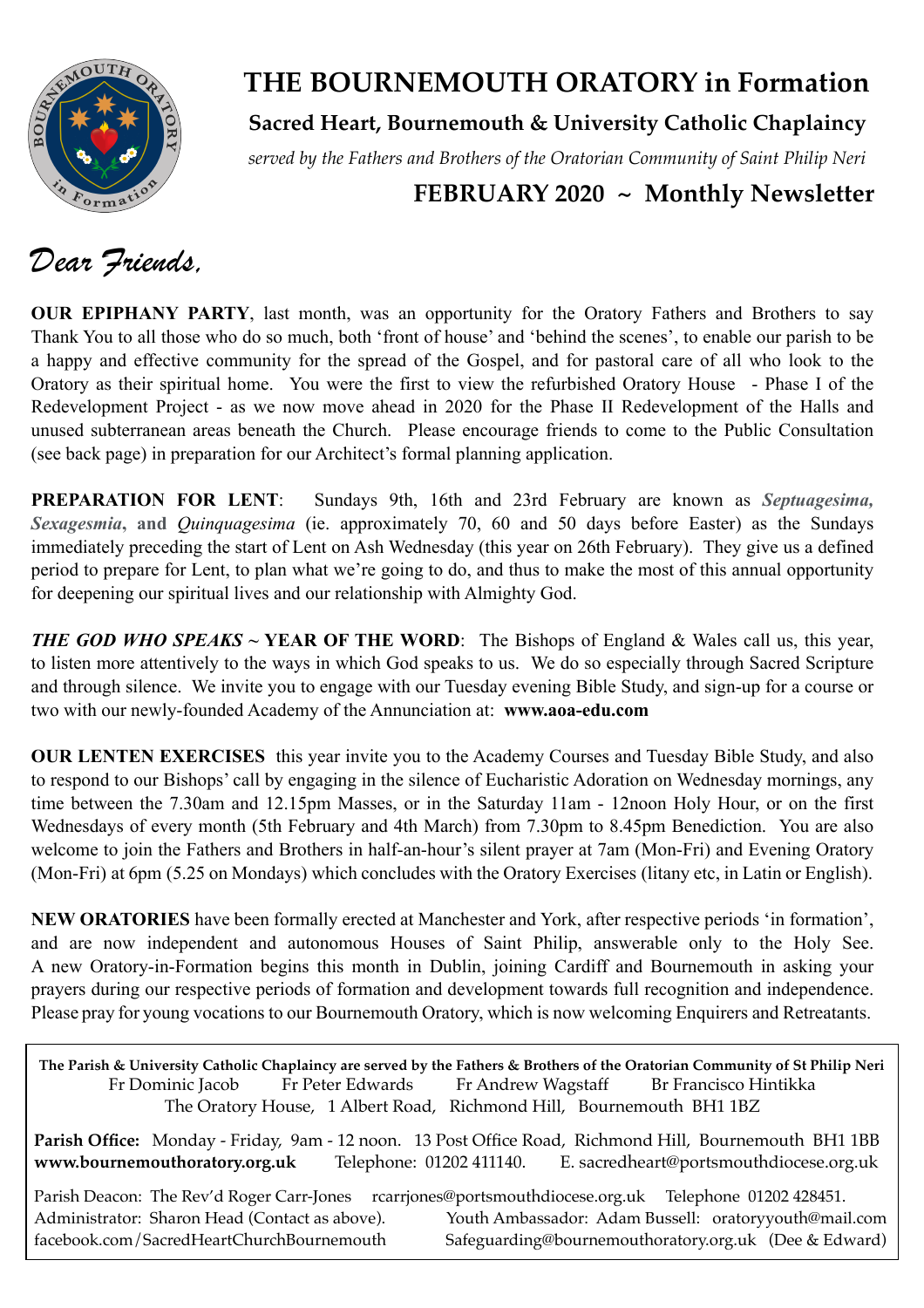### **MASS INTENTIONS for FEBRUARY 2020 in the BOURNEMOUTH ORATORY**

| <b>Sunday 2nd February</b><br>Sat 5pm Juan Guillermo<br>Agodelo, RIP<br>8am Pro Populo<br>10.30 John William<br>Abberley, RIP<br>4pm Paula Gracia Ruiz<br>De Alda, Wellbeing | <b>Sunday 9th February</b><br>Sat 5pm St Joseph,<br>Thanksgiving<br>8am Pro Populo<br>10.30 Swierkot, Cylok<br>Family, RIP<br>4pm Paul Gracia Ruiz<br>De Alda, Wellbeing | <b>Sunday 16th February</b><br>Sat 5pm Evangelista &<br>Garcia Family<br>8am Pro Populo<br>10.30 Mona De Elice<br>4pm Pat Walters,<br>Wellbeing | <b>Sunday 23rd February</b><br>Sat 5pm Family<br>8am Eddie Mowlem, RIP<br>10.30 Pro Populo<br>4pm Gracia Ruiz De Alda,<br>Wellbeing | <b>Sunday 1st March</b><br><b>Sat 5pm Family</b><br>8am Mary McCabe, RIP<br>10.30 Fr David Hutton,<br>Cong. Orat, RIP (3rd<br>Anniversary)<br>4pm Pro Populo |
|------------------------------------------------------------------------------------------------------------------------------------------------------------------------------|--------------------------------------------------------------------------------------------------------------------------------------------------------------------------|-------------------------------------------------------------------------------------------------------------------------------------------------|-------------------------------------------------------------------------------------------------------------------------------------|--------------------------------------------------------------------------------------------------------------------------------------------------------------|
| <b>Monday 3rd</b><br>7.30 Oratory Benefactors<br>& Friends<br>12.15 Alan Cowan,<br>Thanksgiving                                                                              | Monday 10th<br>7.30 For All Priests<br>12.15 Valerie & Family,<br>Wellbeing                                                                                              | Monday 17th<br>7.30 Oratory Vocations<br>12.15 Anna, Wellbeing                                                                                  | Monday 24th<br>7.30 Oratory Benefactors<br>& Friends<br>12.15 Patrick & Susan<br>Mulhern                                            | <b>Monday 2nd</b><br>7.30 Oratory Vocations<br>12.15 For All Priests                                                                                         |
| <b>Tuesday 4th</b><br>12.15 Mr & Mrs English,<br><b>RIP</b>                                                                                                                  | <b>Tuesday 11th</b><br>12.15 Mary Rees<br>6.30pm (Spanish) Janlui<br>Aquino Alarcon, RIP                                                                                 | <b>Tuesday 18th</b><br>12.15. Bang-As Family,<br>Wellbeing                                                                                      | <b>Tuesday 25th</b><br>12.15 Mary Rees                                                                                              | <b>Tuesday 3rd</b><br>12.15 Thomas Howarth.<br><b>RIP</b>                                                                                                    |
| <b>Wednesday 5th</b><br><b>7.30 For all Priests</b><br>12.15 Fr David Duggan,<br>Wellbeing                                                                                   | Wednesday 12th<br>7.30 Oratory<br>Benefactors & Friends<br>12.15 Holy Souls                                                                                              | <b>Wednesday 19th</b><br>7.30 Agnieszka,<br>Thanksgivimg<br>12.15 Bang-As Family,<br>Wellbeing                                                  | <b>ASH WEDNESDAY 26th</b><br>7:30 Trina Cole, 80th<br>12.15 Oratory Vocations<br>** 7pm Theresa Yoshioka,<br><b>RIP</b>             | Wednesday 4th<br>7.30 Oratory Benefactors<br>& Friends<br>12.15 Miriam Kruzewski,<br><b>RIP</b>                                                              |
| Thursday 6th<br>12.15 Angela Lucantoni,<br>Wellbeing                                                                                                                         | Thursday 13th<br>12.15 Frances English,<br><b>RIP</b>                                                                                                                    | Thursday 20th<br>12:15 For All Priests                                                                                                          | Thursday 27th<br>12.15 Giulio Lucantoni,<br><b>RIP</b>                                                                              | Thursday 5th<br>12.15 Thanksgiving                                                                                                                           |
| Friday 7th<br>7.30 Oratory Vocations<br>12.15 Ella Wilson, RIP<br>* 6pm Mary Rees,<br>Wellbeing                                                                              | Friday 14th<br>7.30 Oratory Vocations<br>12.15 Edgar & Family,<br>Wellbeing                                                                                              | Friday 21st<br>7.30 Oratory<br>Benefactors & Friends<br>12.15 Mary Craig, RIP                                                                   | Friday 28th<br>7.30 John Edward (Jack)<br>McCabe, RIP<br>12.15 Matilda Jones, RIP                                                   | Friday 6th<br>7.30 Bang-As Family<br>12.15 Penny Kruzewski,<br><b>RIP</b><br>* 6pm Damian Buckley, RiP                                                       |
| Saturday 8th<br>12.15 For All Priests                                                                                                                                        | Saturday 15th<br>12.15 Holy Souls                                                                                                                                        | Saturday 22nd<br>12.15 Holy Souls                                                                                                               | Saturday 29th<br>12.15 Holy Souls                                                                                                   | Saturday 7th<br>12.15 Ella Wilson, RIP                                                                                                                       |

**\*** Extraordinary Form Mass: 6pm on 1st Friday of each month & Eve of Holy Day **\*\*** Solemn Mass: 7pm on Wednesday 26th March, Ash Wednesday

**WE PRAY FOR OUR SICK & HOUSEBOUND PARISHIONERS:** Francis Addington, Joan Brown, Sylvia Burton, Ruth Balaam, Marie Caley, Brian Coburn, Liliana Couch, Justina Dawson, Patrick Doyle, Bernard Farrell, Joseph (Joe) Farrugia, Catherine Harbour, Kevin Harris, Bronislawa Konstantin, Tony Long, Francis McCausland, Mary Moret, Ann Murray, Arlene Nicol, Laurens Obagi, Bernard Partridge, Gladys Richardson, Sheila Shelley, Matthew Sims, Alf Skee, Rose Smith, Attracta Spears, Michael Sullivan, Marie Thomas, Hilary Timson, Simon Walters, Kathleen Wood and Alan Wright.

#### **OF YOUR CHARITY PRAY FOR THE REPOSE OF THE SOULS OF THOSE WHO HAVE DIED RECENTLY**  especially **Jane Olwen Hughes** and **Mgr John Klyberg,** and for our friends and benefactors.

**AND THOSE WHOSE ANNIVERSARY OF DEATH OCCURS DURING FEBRUARY: 1st** Harold Berry, **4th** Aldoura Da Silva, **5th** Charles Robert Hill, Gerrard Machin, **6th** Alfred Stowell Fitzroy Simmons, Felice Tullio Gianneri, **9th** John Lewis C. Whitlock, **10th** Victoria May Downes, Gladys Dorothy Jones, **12th** Frances Bridget Glanville, **14th** Margaret Daisy Gillespie, **15th** Eugeniusz Majer, **16th** Alessandro Zucconi, **17th** Matilde Anne Jones, Joan Jeffrey, Pia Emma Rudkin, Stephen Alan Fairfield, Petros Christopli Agathangelou, **18th** Mary Betty Hilda Hill, **19th** Gordon Stanley Perry, **20th** Patrick John Curley, Josephine Mara Stocker, **21st**  Wladyslaw Niemiec, Stella Mary Clare Vanek, Giuseppe Giovanni Mirco, **23rd** William Whitehead, Mary Eileen Fisher, **24th** Edward Lawrence Major, Michael Gerald Rothery, **25th** Ellen Mendoza, Virginia Guadalupe Taylor, **27th** Jack McCabe, Lorna Corbett-Jones, Joseph Osmund Luxton, Iris Maureen Bunker, Giulio Dominic Lucantoni, **28th/29th** Joanna Margaret Brown, Wanda Janina Kaflinska, Sunya Patricia Pegram.

#### **BOURNEMOUTH PASTORAL AREA**

#### **Annunciation & St Edmund Campion**  Mass: 9am (Polish), 11am, 6.30pm Fr Bernardine Nsom 218 Charminster Rd BH8 9RW Tel: 01202 513369

#### **St Edmund Campion & Polish Chaplain** Mass: 9am, 7pm (Polish) Fr Andrzej Zuziak, SChr. 481 Castle Lane West BH8 9TN [bournemouth@pcmew.org](mailto:bournemouth@pcmew.org) Tel: Tel: 01202 425286 01202 619668

**Corpus Christi**  Mass: 6pm (Vigil), 9.30am, 5pm Fr Adrian Howell SJ 18 St James's Square Boscombe BH5 2BX

**Our Lady Immaculate**  Mass: 9am, 11am Fr Andrew Moore Seamoor Road Westbourne BH4 9AE Tel: 01202 760640

**Hospital Chaplains:**  Fr Darryl Jordan OLW Chaplaincy: **01202 704221.** Royal Bmth & Christchurch Switchboard: **01202 303626** (ask for Chaplaincy). Dcn McConville for Poole Hospital: **01202 442167**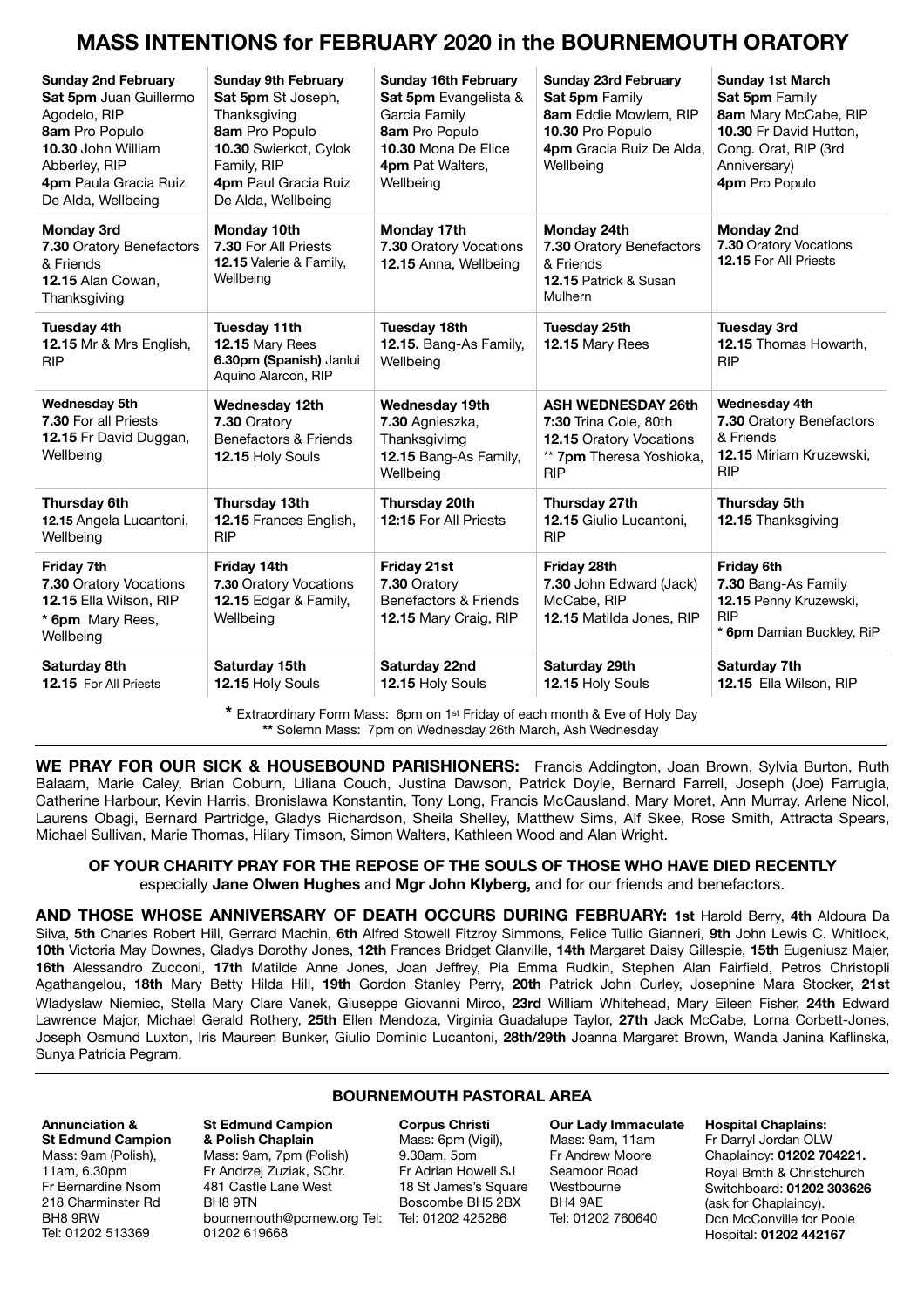

# **Academy**of the **Annunciation**

### **Study Days**  $\infty$

**BIBLE BASICS & LECTIO DIVINA – PRAYING WITH SCRIPTURE** On this Lenten Study Day, we explore how the Word of God can shape our personal life of prayer, and about the ancient practice of *Lectio Divina*. If you have ever wondered "How do we really pray with Scripture?", this study day is a must! (Wed 11th March, repeated on Sat 14th)

**THE GOSPEL OF JOHN: THE BOOK OF SIGNS** On this Lenten study day, we consider what St John means by "signs", take an in depth look at some of those signs, consider how they speak to us today, and what the Lord might be saying to us. (Wed 18th March, and repeated on Sat 21st)

**BAPTISMAL GRACE IN THE GOSPEL OF JOHN** Preparing for Holy Week & Easter, we examine St John's rich theology on the Sacrament of Baptism, and the graces received in this great sacrament of salvation. (Sat 28 March, and repeated on Wed 1st April

#### **3 Day Conference**  $\infty$

**BIBLICAL REASONS FOR OUR CATHOLIC FAITH** This conference is a must for anyone who has ever asked *Where is that in the Bible?* Topics include: Christ, the Church and the Papacy, the Mass & the Sacraments, Purgatory, the Saints, Veneration of Relics, and more. (Fri 28 Feb - Sun 1 March). This is also the introductory weekend of one of our One Year Certificate Courses.

Discover more about the Academy and many other courses: **[www.aoa-edu.com](http://www.aoa-edu.com)**

E. [enquiries@aoa-edu.com](mailto:enquiries@aoa-edu.com) T. 07742 150 006

# **Pilgrimages 2020**

**Our Lady of Walsingham** ('England's Nazareth' and National Shrine of the Incarnation) is our destination after Easter. This is at the request of our Brothers of the Secular Oratory, as a focus for this first year of our Academy of the Annunciation, and for all Parishioners. It's likely to be 2 nights, Tuesday to Thursday. Register your interest a.s.a.p. by asking our Parish Office to add your name(s) to the list.

**Shrine of Our Lady of Lourdes** 15-19 July. Bishop Philip invites anyone in Portsmouth Diocese to accompany him on this year's annual pilgrimage. See details at: lourdes@portsmouthdiocese.org.uk

Young people (16-25) should ask one of the Oratory Fathers for a special postcard giving youth details. View 2019's video at: https://tinyurl.com/lourdesvid

## **February at the Oratory**

In addition to all our regular events:

|                                                                                                                                                              |                                                                                               | Sunday 2nd 1030 Candlemas Procession<br>1300 Haircuts for the Homeless - Hall |  |
|--------------------------------------------------------------------------------------------------------------------------------------------------------------|-----------------------------------------------------------------------------------------------|-------------------------------------------------------------------------------|--|
|                                                                                                                                                              |                                                                                               | Thursday 6th 1500 SVP meeting                                                 |  |
|                                                                                                                                                              |                                                                                               | Saturday 8th 1130 Baptism Preparation programme                               |  |
|                                                                                                                                                              |                                                                                               | Tuesday 11th 1830 Catholic Mass in Spanish                                    |  |
| Mon 17 - Fri 21st                                                                                                                                            |                                                                                               | Parish Office closed for holiday week                                         |  |
| Sat. 22nd                                                                                                                                                    | 1700                                                                                          | Spanish Mass (and then every 4th Saturday)                                    |  |
| <b>ASH WEDNESDAY - First day of Lent</b><br>Wed 26th<br><b>Blessing and Imposition of Ashes at all Masses.</b><br>0730 & 1215 Low Masses<br>1900 Solemn Mass |                                                                                               |                                                                               |  |
| Fri 28th                                                                                                                                                     | Academy of the Annunciation 3 day Conference<br>and start of the One Year Certificate Course. |                                                                               |  |

### **Lent 2020 at the Oratory**

 $\mathcal{L}_\mathcal{L} = \{ \mathcal{L}_\mathcal{L} = \{ \mathcal{L}_\mathcal{L} = \{ \mathcal{L}_\mathcal{L} = \{ \mathcal{L}_\mathcal{L} = \{ \mathcal{L}_\mathcal{L} = \{ \mathcal{L}_\mathcal{L} = \{ \mathcal{L}_\mathcal{L} = \{ \mathcal{L}_\mathcal{L} = \{ \mathcal{L}_\mathcal{L} = \{ \mathcal{L}_\mathcal{L} = \{ \mathcal{L}_\mathcal{L} = \{ \mathcal{L}_\mathcal{L} = \{ \mathcal{L}_\mathcal{L} = \{ \mathcal{L}_\mathcal{$ 

### *The God Who Speaks - Year of the Word*

'Heart speaks to heart' (Saint John Henry Newman). Let us allow 'the God Who Speaks' to speak to our heart this Lent as we study the Scriptures and our Catholic Faith, and give times of silence to listen to Him speaking to us.

### **SUNDAYS IN LENT**

Lenten Homily at all Masses. Soup Lunch after the 10.30am Solemn Mass. 6pm Benediction with Lenten Reflections.

#### **WEEKDAYS IN LENT**

**7.30am Holy Mass** (Mondays, Wednesdays & Fridays). **12.15pm Holy Mass** every day (except Sundays).

**12.45pm Rosary** (after 12.15pm Mass).

**Oratory - silent prayer with the Fathers & Brothers**. Evening Oratory concludes with the Oratory Exercises (ie. Litany etc in Latin or English). 7am and 6pm (5.25pm Mondays).

#### **TUESDAYS IN LENT**

7.30pm - 8.45pm **Bible Study** in the Newman Library.

#### **WEDNESDAYS IN LENT**

**Eucharistic Adoration** - 8am to 12 noon. *Come for as long or short a time as you wish*.

1st Wednesday of each month (5 Feb & 4 March). **Eucharistic Adoration** - 7.30pm to 9pm. **Confessions** - 7.30pm to 8.30pm. **Benediction** at 8.45pm.

### **FRIDAYS IN LENT**

**Stations of the Cross**  11.30am (before the 12.15pm Mass) and again at 6pm.